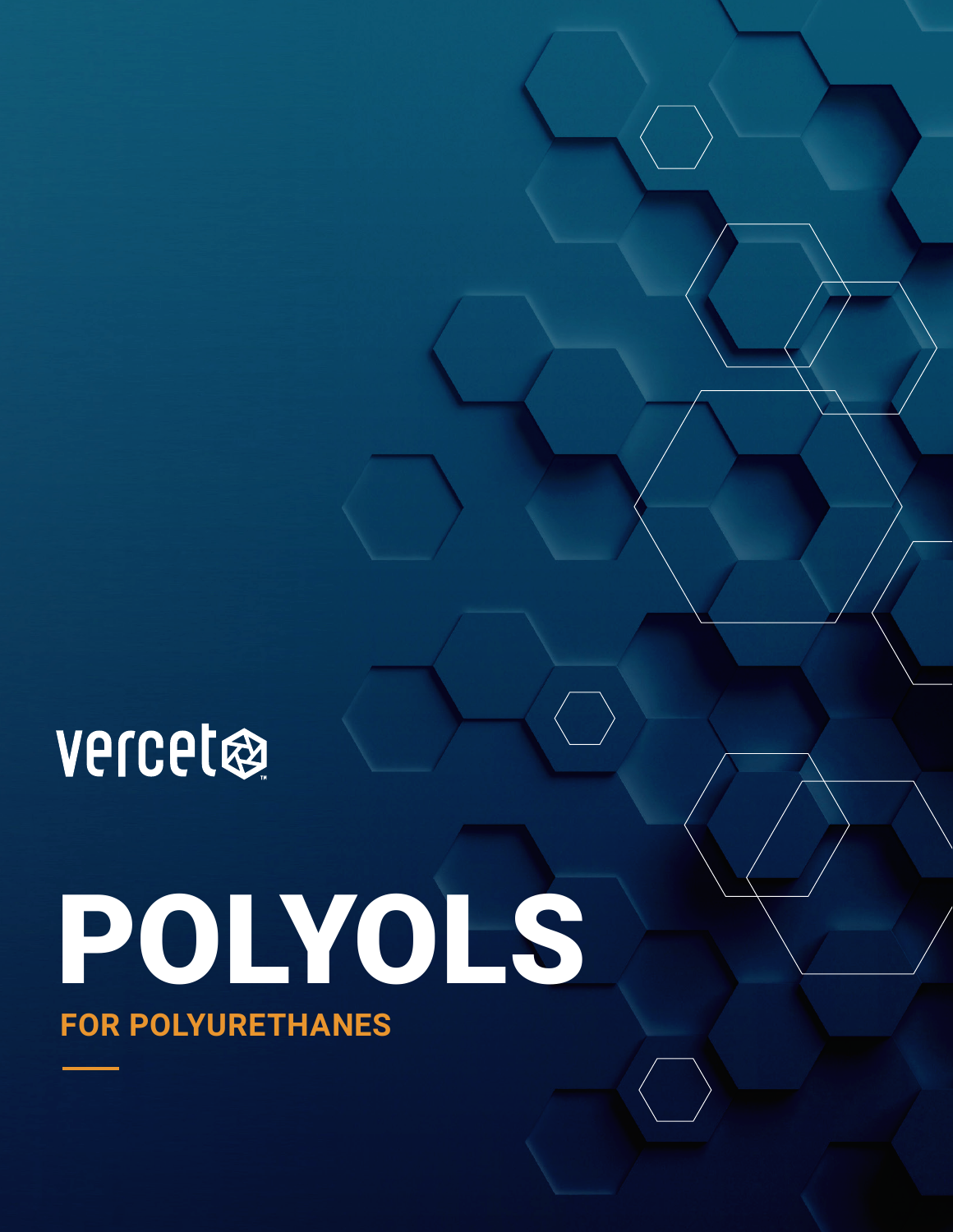## vercet CREATING PERFORMANCE THROUGH CHEMISTRY

Building upon decades spent advancing materials chemistry innovation, NatureWorks offers solutions based on lactides and lactide intermediates that help innovators within the coatings, adhesives, sealants, and elastomers (C.A.S.E.), toner and surfactant industries realize:



Significant, measurable product performance benefits



Move through the R&D process more efficiently and with minimal risk



Decrease systems costs via an optimized supply chain

#### **POLYOLS FOR POLYURETHANES CUSTOM SOLUTIONS FOR COATINGS & ADHESIVES**

Using Vercet polyester polyols for polyurethanes enables unique properties including excellent grease and oil resistance for both adhesive and coating applications.

| <b>COATINGS</b>                                                                                                                                                                                                     |                                                                   | <b>ADHESIVES</b>                                                                                                                            |                                                                                                                   |  |  |
|---------------------------------------------------------------------------------------------------------------------------------------------------------------------------------------------------------------------|-------------------------------------------------------------------|---------------------------------------------------------------------------------------------------------------------------------------------|-------------------------------------------------------------------------------------------------------------------|--|--|
| <b>SUBSTRATES</b>                                                                                                                                                                                                   | <b>MARKETS</b>                                                    | <b>SUBSTRATES</b>                                                                                                                           | <b>MARKETS</b>                                                                                                    |  |  |
| Wood<br>Metal<br><b>Cements</b><br>Ceramics                                                                                                                                                                         | <b>Furniture</b><br><b>Flooring</b><br>Architecture<br>Decorative | Wood<br><b>Wood Laminates</b><br>Metal<br><b>Mixed Substrates</b>                                                                           | <b>Furniture</b><br><b>Flooring</b><br>Nonwovens / Hygiene<br>Foams<br>Electronics<br>Packaging: Rigid & Flexible |  |  |
| <b>PEFORMANCE BENEFITS</b>                                                                                                                                                                                          |                                                                   | <b>PEFORMANCE BENEFITS</b>                                                                                                                  |                                                                                                                   |  |  |
| Excellent oil, grease, and solvent resistance<br>High hardness polyurethanes<br>Controlled functionality<br>Controlled viscosity (hydroxyl values 12-112 mg-KOH/g)<br>Low haze<br>Solvent-borne & hot melt coatings |                                                                   | Tailored open times and work-life<br>Excellent solvent resistance<br>Solvent-borne & hot melt adhesives<br>Renewably-sourced building block |                                                                                                                   |  |  |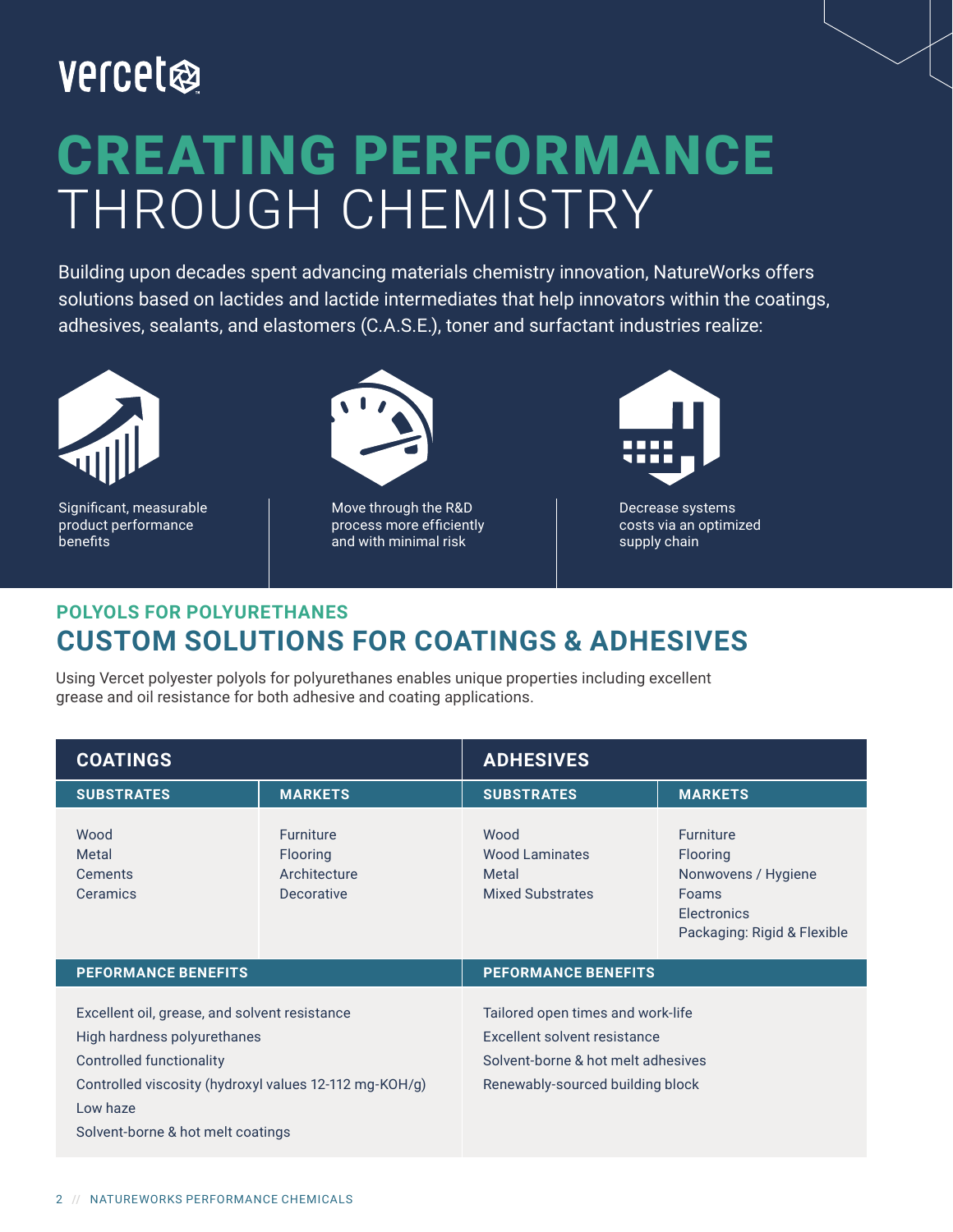

#### **PROPERTIES VERCET POLYOLS**



We achieve this by coupling tunable Vercet™ lactidebased chemistries with the knowledge of scientists and engineers who understand how to dial in the full capabilities of this versatile product line.

| Grade   | Tg [°C] |                | Viscosity @ 100°C [Pa*s] | OHV <sup>1</sup> [mg-KOH/g] |
|---------|---------|----------------|--------------------------|-----------------------------|
| P1025X  | 15      |                | 1.2                      | 25                          |
| P20112X | 5       | $\overline{2}$ | < 1.0                    | 112                         |
| P2056X  | 25      | $\overline{2}$ | 2.1                      | 56                          |
| P2040X  | 32      | $\overline{2}$ | 3.7                      | 40                          |
| P2025X  | 40      | $\overline{2}$ | 11.3                     | 25                          |
| P2140X  | 22      | $\overline{2}$ | 1.8                      | 41                          |
| P2125X  | 30      | $\overline{2}$ | 7.5                      | 25                          |
| P3025X  | 40      | 3              | 19.1                     | 29                          |

1. OHV – Hydroxyl Value as determined by ASTM E1899

#### **POLYURETHANES FORMULATED WITH VERCET POLYOLS**

| Polyurethane with<br>Polyol  | Wt% - Polyol / MDI<br>11,2 PG | Polyol OHV <sup>1</sup><br>$[mq-KOH/q]$ | Gel Time [sec]<br>$120^{\circ}$ C | Hardness <sup>2</sup><br>[Shore A / D] | Tq/Tm <sup>3</sup>           | Resiliency <sup>4</sup> | Water Pickup <sup>5</sup> |
|------------------------------|-------------------------------|-----------------------------------------|-----------------------------------|----------------------------------------|------------------------------|-------------------------|---------------------------|
| P2040X                       | 85.3 / 12.5 / 0.8             | 32                                      | 160                               | 86/72                                  | Tg 48-52°C                   | 22                      | 0.9%                      |
| P2140X                       | 84.8 / 13.6 / 0.9             | 32                                      | 190                               | 84/71                                  | Tg 47-50°C                   | 17                      | 1.0%                      |
| Control<br>(Based on AA-HDO) | 86.6 / 11.6 / 0.8             | 29                                      | 60                                | 70/33                                  | 23<br>Tm peak $55^{\circ}$ C |                         | 0.6%                      |

1. OHV – Hydroxyl Value as determined by ASTM E1899

2. Hardness as determined by ASTM 2240

3. DSC mid-point, 20°C/min, 2nd heat

4. Resiliency as determined by ASTM D2632

5. Immersion testing, 8 days at 25°C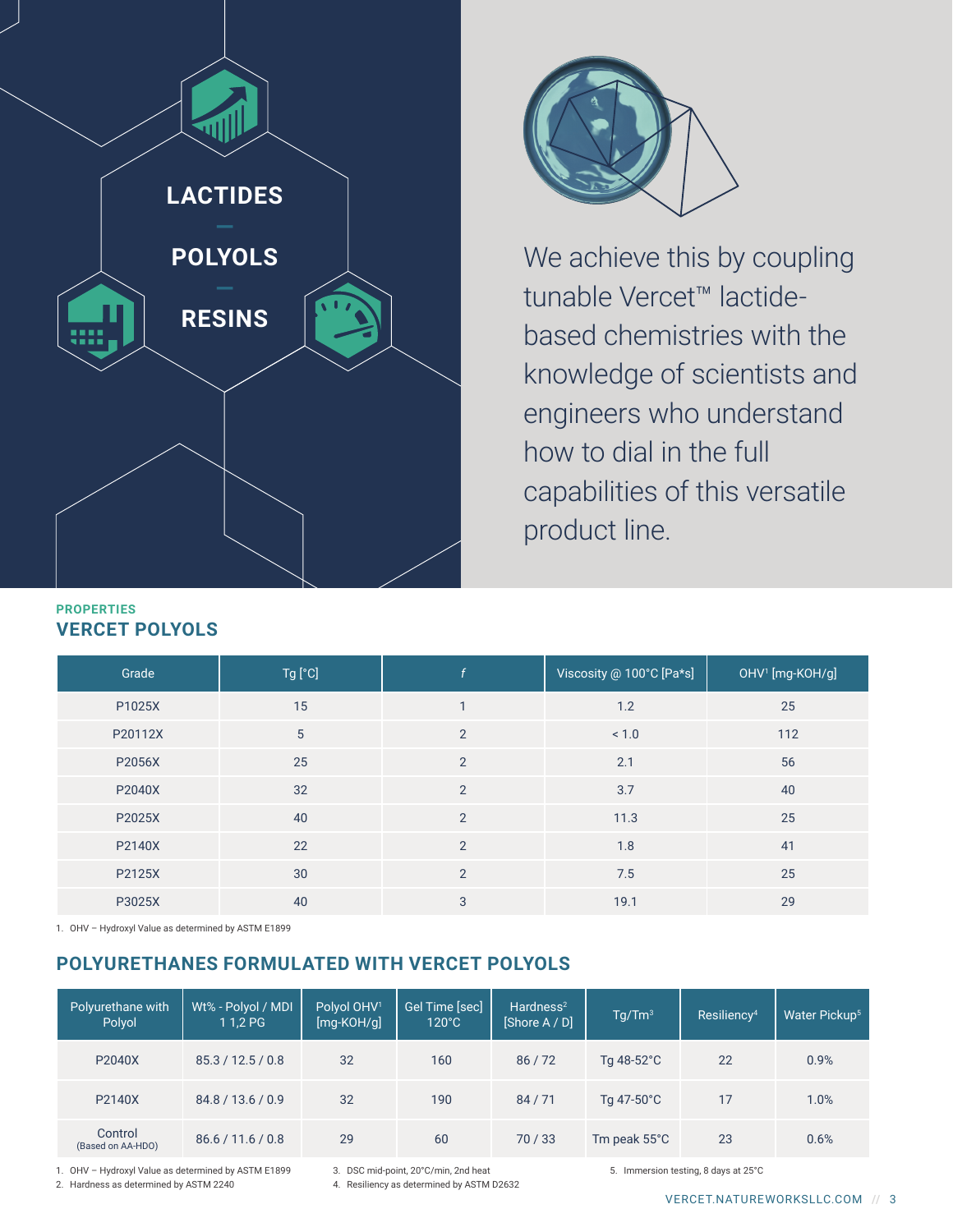#### **MEASURABLE PERFORMANCE VERCET-BASED POLYURETHANE SOLVENT RESISTANCE: 10 DAY SWELL VALUES**

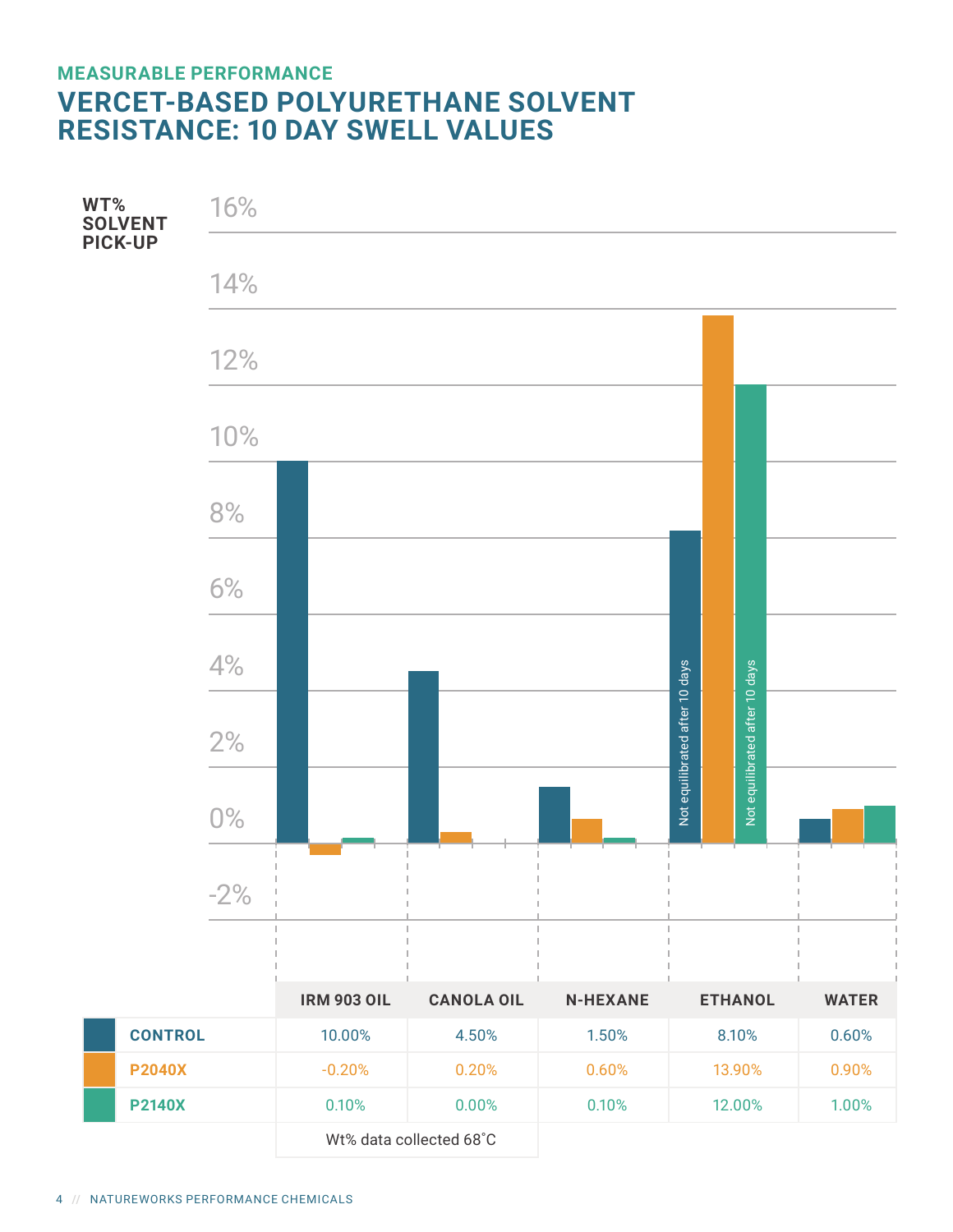#### **HOT OIL SWELL SHOWS EXCELLENT OIL RESISTANCE**

**WT% CANOLA OIL PICK-UP 68˚C**



**WT% IRM 903 OIL PICK-UP 68˚C**

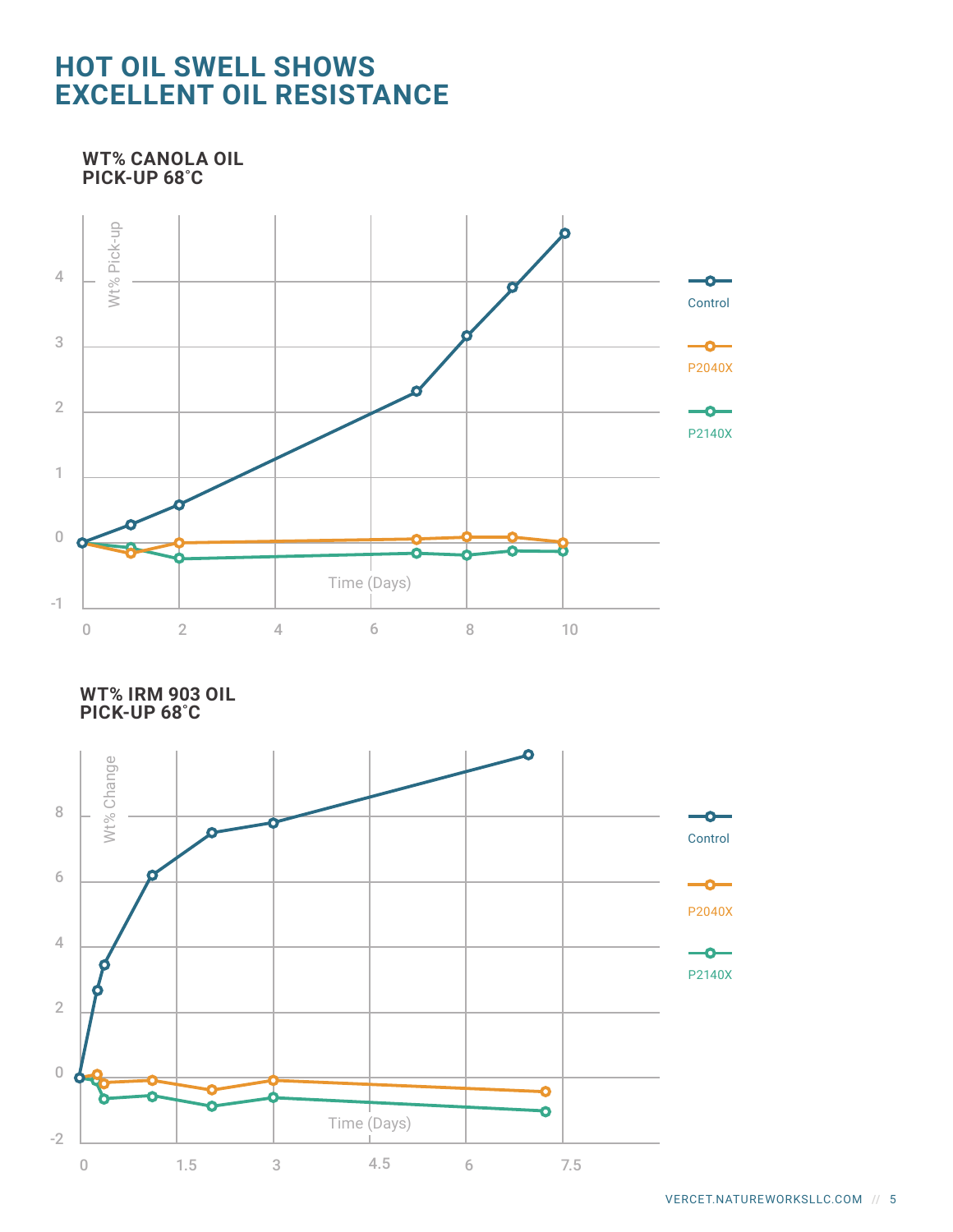#### **MEASURABLE PERFORMANCE HIGHER MODULUS, INCREASED STABILITY WITH TEMPERATURE**



|                |       |                  | Tg ( $^{\circ}$ C, DSC) Tg ( $^{\circ}$ C, DMA) E' (MPa, 30 $^{\circ}$ C) E' (MPa, 35 $^{\circ}$ C) E' (MPa, 45 $^{\circ}$ C) E' (MPa, 50 $^{\circ}$ C) |     |     |     |
|----------------|-------|------------------|---------------------------------------------------------------------------------------------------------------------------------------------------------|-----|-----|-----|
| <b>CONTROL</b> |       | 41-44 Tm (onset) | 24                                                                                                                                                      | 21  | 8.8 | 3.0 |
| <b>P2040X</b>  | 49-52 | 56               | 350                                                                                                                                                     | 331 | 321 | 315 |
| <b>P2140X</b>  | 47-50 | 52               | 300                                                                                                                                                     | 300 | 286 | 221 |

ASTM Method D790. 3 point bend fixture heated 3°C per minute.

## **EXCELLENT HARDNESS AT LOW MDI CONTENT**



ASTM Method 2240. Measured after 4 weeks.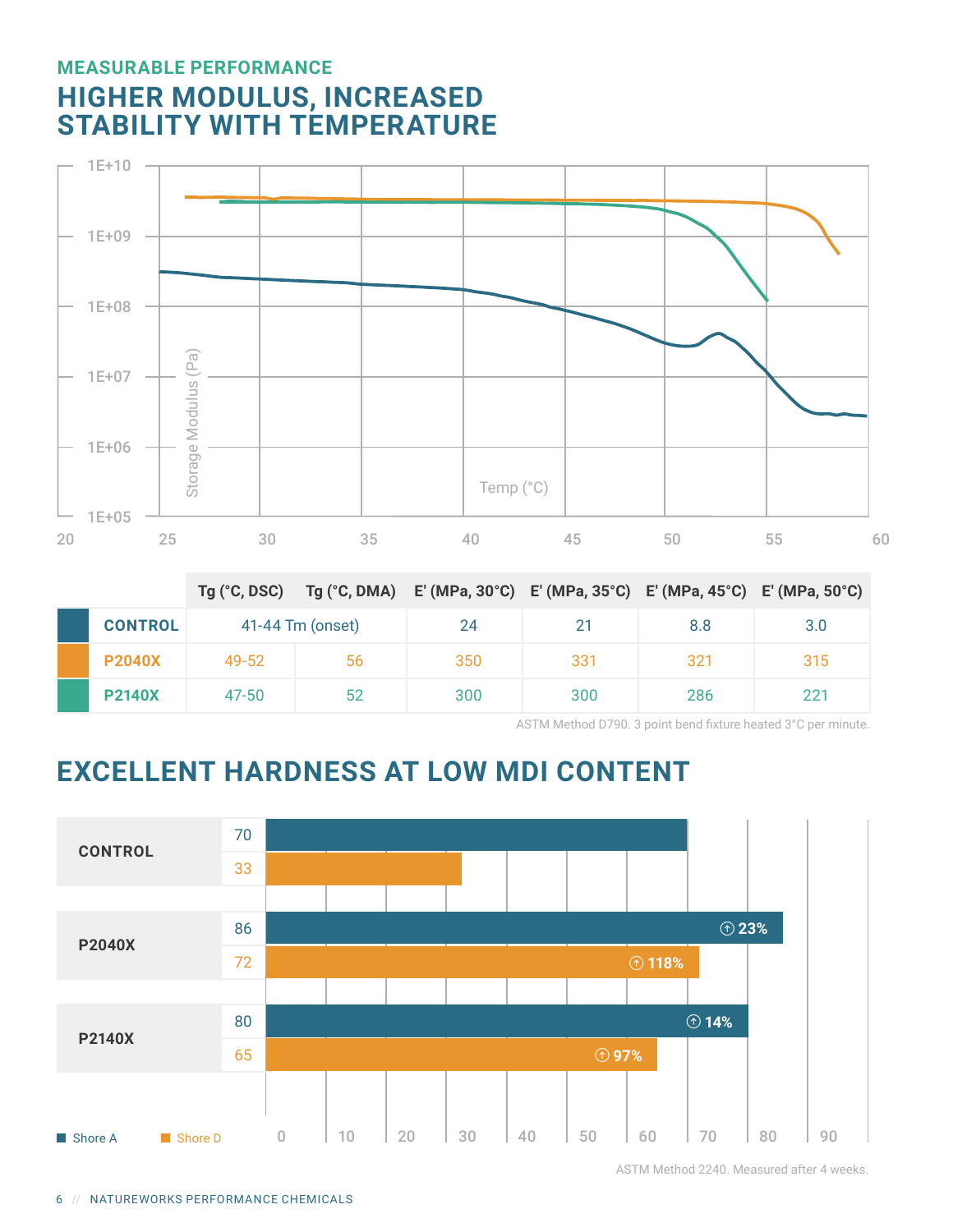### **HYDROLYSIS RESISTANCE**

No significant change to mechanical properties after humidity exposure.

#### **POLYURETHANES FLEXURAL PROPERTIES INITIAL**

Petrochemical Feedstocks Vercet Feedstock





#### **BENIGN BY DESIGN REDUCING VOLATILITY IN PRICING THROUGH ALTERNATIVE FEEDSTOCKS**

Renewably-sourced Vercet lactide-based products bring sensible, elegant, and cost-effective solutions based squarely on the principles of green chemistry to supply chains that, until now, were coupled with traditional fossil-petroleum solutions and their inherent price volatility.



#### **POLYURETHANES FLEXURAL PROPERTIES 7 DAYS HYDROLYSIS, 95% RH**